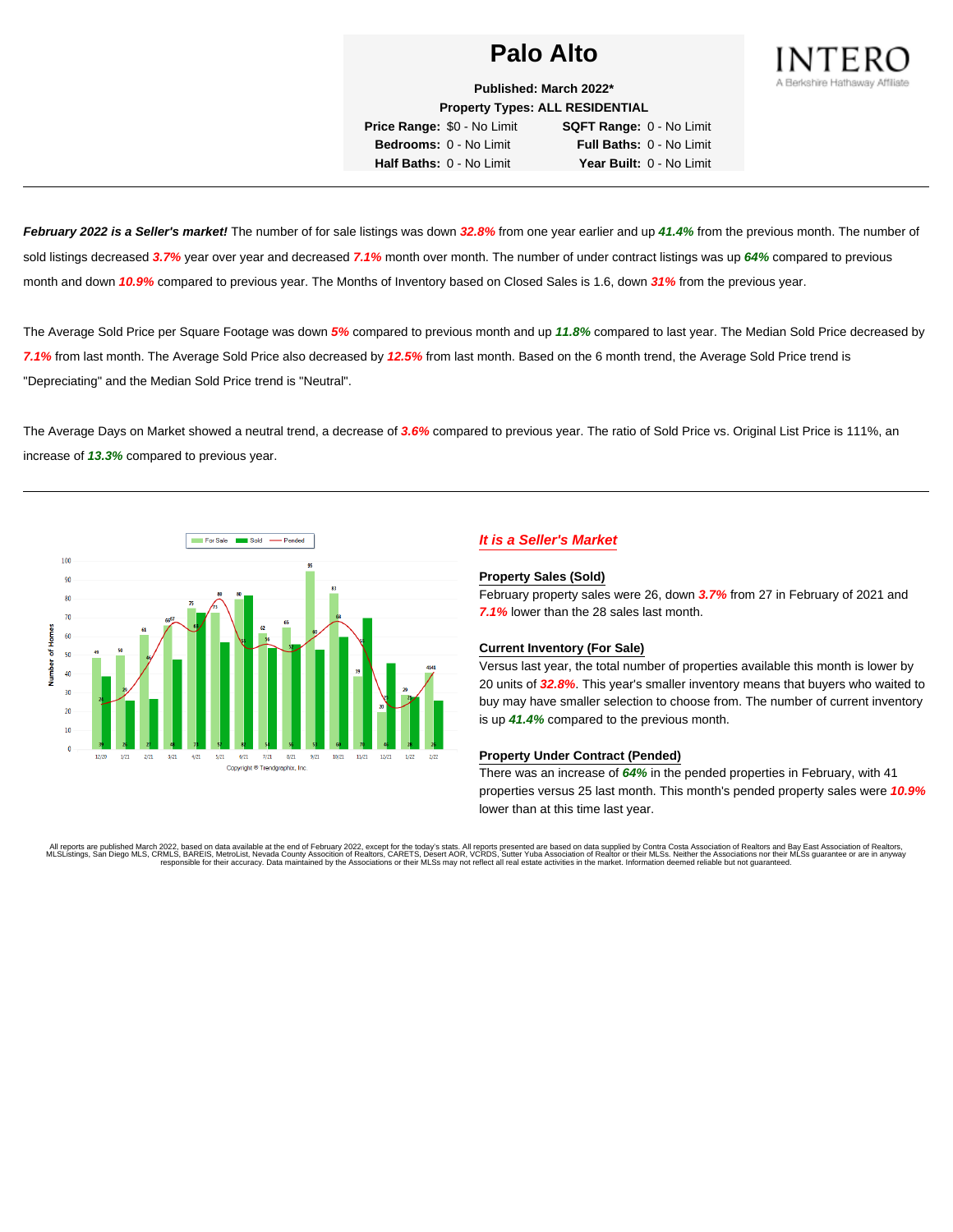

**Published: March 2022\***

**Property Types: ALL RESIDENTIAL**

**Price Range:** \$0 - No Limit **SQFT Range:** 0 - No Limit

**Bedrooms:** 0 - No Limit **Full Baths:** 0 - No Limit **Half Baths:** 0 - No Limit **Year Built:** 0 - No Limit

#### **The Average Sold Price per Square Footage is Neutral\***

The Average Sold Price per Square Footage is a great indicator for the direction of property values. Since Median Sold Price and Average Sold Price can be impacted by the 'mix' of high or low end properties in the market, the Average Sold Price per Square Footage is a more normalized indicator on the direction of property values. The February 2022 Average Sold Price per Square Footage of \$1721 was down **5%** from \$1811 last month and up **11.8%** from \$1540 in February of last year.

\* Based on 6 month trend – Appreciating/Depreciating/Neutral





#### **The Days on Market Shows Neutral Trend\***

The average Days on Market (DOM) shows how many days the average property is on the market before it sells. An upward trend in DOM trends to indicate a move towards more of a Buyer's market, a downward trend indicates a move towards more of a Seller's market. The DOM for February 2022 was 27, down **3.6%** from 28 days last month and down **3.6%** from 28 days in February of last year.

#### **The Sold/Original List Price Ratio Remains Steady\*\***

The Sold Price vs. Original List Price reveals the average amount that sellers are agreeing to come down from their original list price. The lower the ratio is below 100% the more of a Buyer's market exists, a ratio at or above 100% indicates more of a Seller's market. This month Sold Price vs. Original List Price of 111% is up **3.7%** % from last month and up from **13.3%** % in February of last year.

\* Based on 6 month trend – Upward/Downward/Neutral

\*\* Based on 6 month trend - Rising/Falling/Remains Steady

All reports are published March 2022, based on data available at the end of February 2022, except for the today's stats. All reports presented are based on data supplied by Contra Costa Association of Realtors and Bay East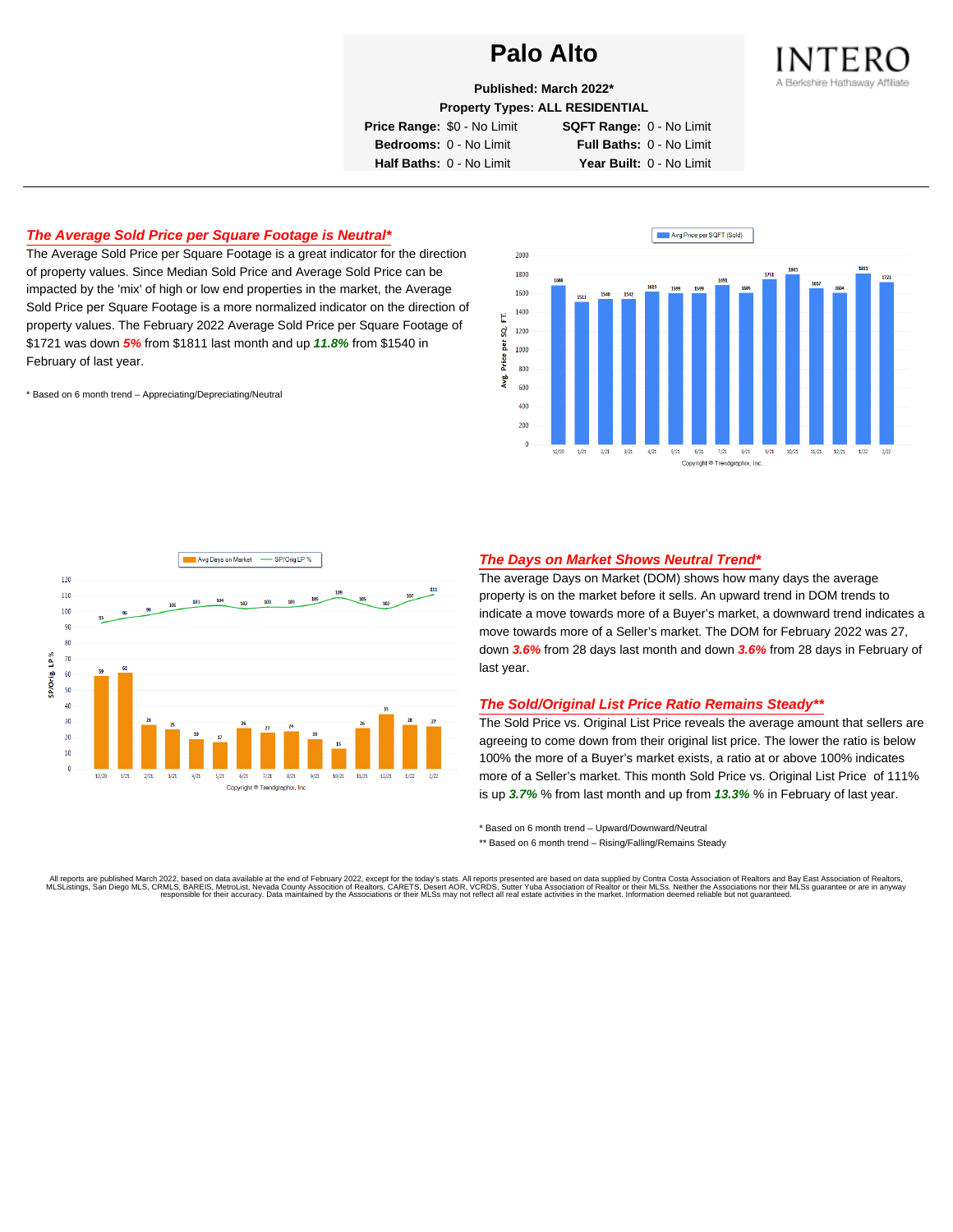

**Published: March 2022\***

**Property Types: ALL RESIDENTIAL**

**Price Range:** \$0 - No Limit **SQFT Range:** 0 - No Limit

**Bedrooms:** 0 - No Limit **Full Baths:** 0 - No Limit **Half Baths:** 0 - No Limit **Year Built:** 0 - No Limit

#### **The Average For Sale Price is Neutral\***

The Average For Sale Price in February was \$4,866,000, up **5.9%** from \$4,593,000 in February of 2021 and down **22.6%** from \$6,285,000 last month.

#### **The Average Sold Price is Depreciating\***

The Average Sold Price in February was \$3,190,000, down **5.5%** from \$3,375,000 in February of 2021 and down **12.5%** from \$3,647,000 last month.

#### **The Median Sold Price is Neutral\***

The Median Sold Price in February was \$3,275,000, up **12.9%** from \$2,900,000 in February of 2021 and down **7.1%** from \$3,525,000 last month.

\* Based on 6 month trend – Appreciating/Depreciating/Neutral





#### **It is a Seller's Market\***

A comparatively lower Months of Inventory is more beneficial for sellers while a higher months of inventory is better for buyers.

\*Buyer's market: more than 6 months of inventory Seller's market: less than 3 months of inventory Neutral market: 3 – 6 months of inventory

#### **Months of Inventory based on Closed Sales**

The February 2022 Months of Inventory based on Closed Sales of 1.6 was decreased by **31%** compared to last year and up **57.9%** compared to last month. February 2022 is Seller's market.

#### **Months of Inventory based on Pended Sales**

The February 2022 Months of Inventory based on Pended Sales of 1 was decreased by **22.6%** compared to last year and down **17.2%** compared to last month. February 2022 is Seller's market.

. All reports are published March 2022, based on data available at the end of February 2022, except for the today's stats. All reports presented are based on data supplied by Contra Costa Association of Realtors, San Bread responsible for their accuracy. Data maintained by the Associations or their MLSs may not reflect all real estate activities in the market. Information deemed reliable but not guaranteed.